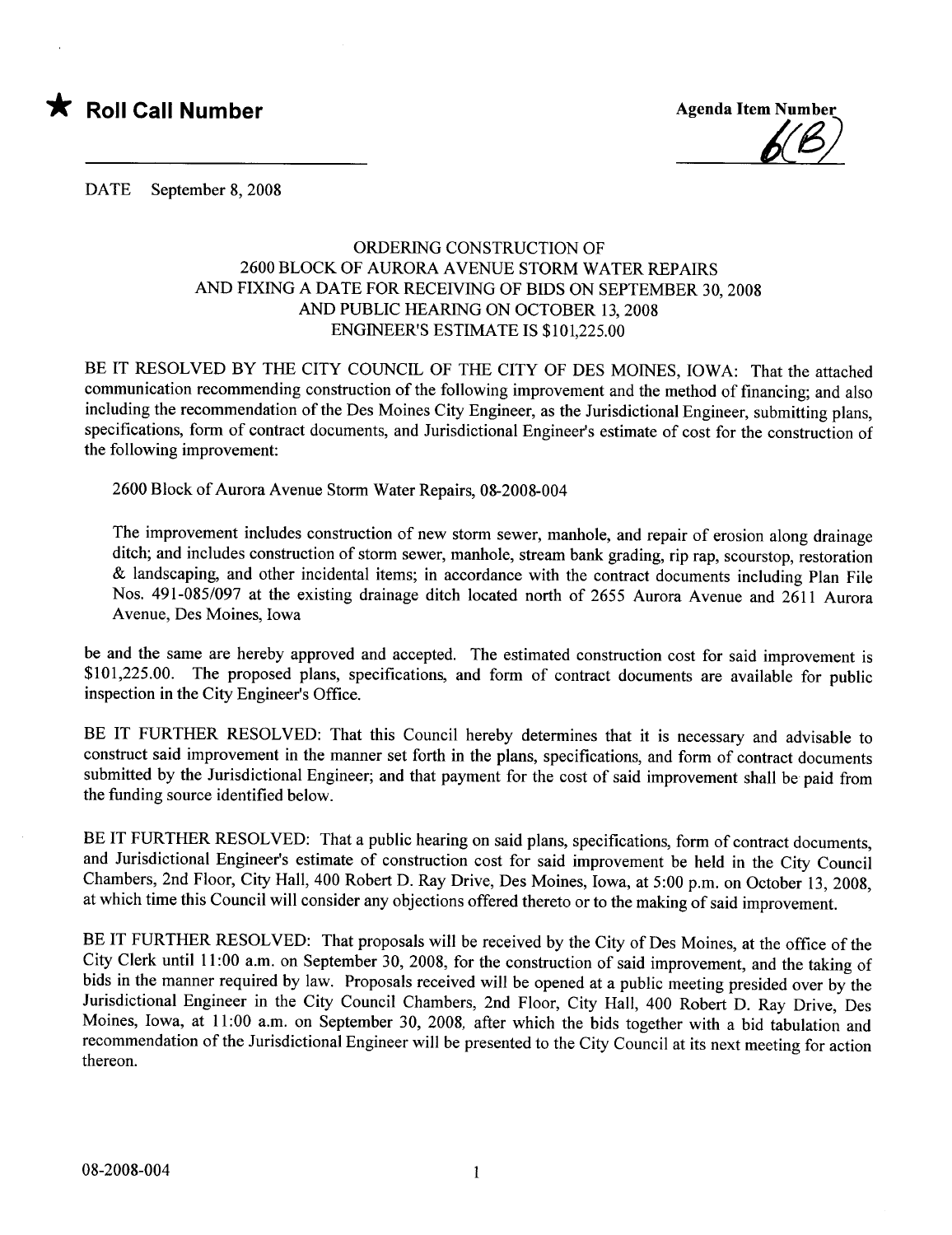\* Roll Call Number Agenda Item Number



DATE September 8, 2008

BE IT FURTHER RESOLVED: That an appropriate Notice to Bidders and Notice of Public Hearing for said improvement be published in the Des Moines Register as provided and directed by Chapter 26 and/or 314, Code of Iowa.

(City Council Communication Number  $08.551$  attached.)

Moved by to adopt.

FORM APPROVED:

Kathleen Vanderpool Deputy City Attorney

FUNDS AVAILABLE

augus

Allen McKinley Des Moines Finance Director

.**A** Funding Source: 2008-2009 CIP, Page Storm Water-4, City-wide Storm Water Utility Projects, STE057, Storm Water Utility Funds

| <b>COUNCIL ACTION</b> | <b>YEAS</b> | <b>NAYS</b> | <b>PASS</b>     | <b>ABSENT</b> |
|-----------------------|-------------|-------------|-----------------|---------------|
| <b>COWNIE</b>         |             |             |                 |               |
| <b>COLEMAN</b>        |             |             |                 |               |
| <b>HENSLEY</b>        |             |             |                 |               |
| <b>KIERNAN</b>        |             |             |                 |               |
| <b>MAHAFFEY</b>       |             |             |                 |               |
| <b>MEYER</b>          |             |             |                 |               |
| <b>VLASSIS</b>        |             |             |                 |               |
| <b>TOTAL</b>          |             |             |                 |               |
| <b>MOTION CARRIED</b> |             |             | <b>APPROVED</b> |               |
|                       |             |             |                 |               |
|                       |             |             |                 |               |

I, Diane Rauh, City Clerk of said City Council, hereby certify that at a meeting of the City Council, held on the above date, among other proceedings the above was adopted.

IN WITNESS WHREOF, I have hereunto set my hand and affixed my seal the day and year first above written.

Mayor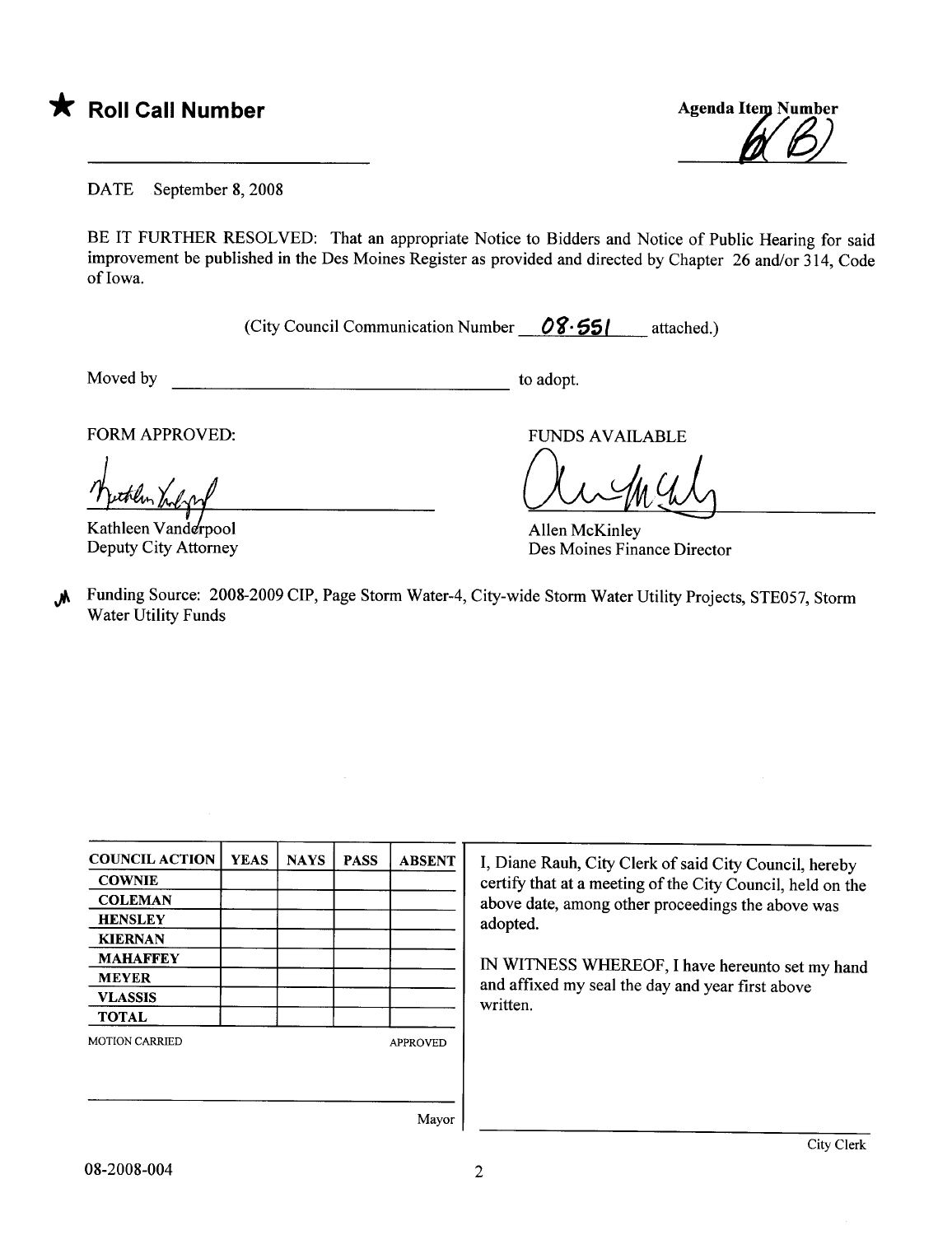

**2600 BLOCK** OF AURORA AVENUE STORM WATER REPAIRS ACTIVITY I.D. 08-2008-004